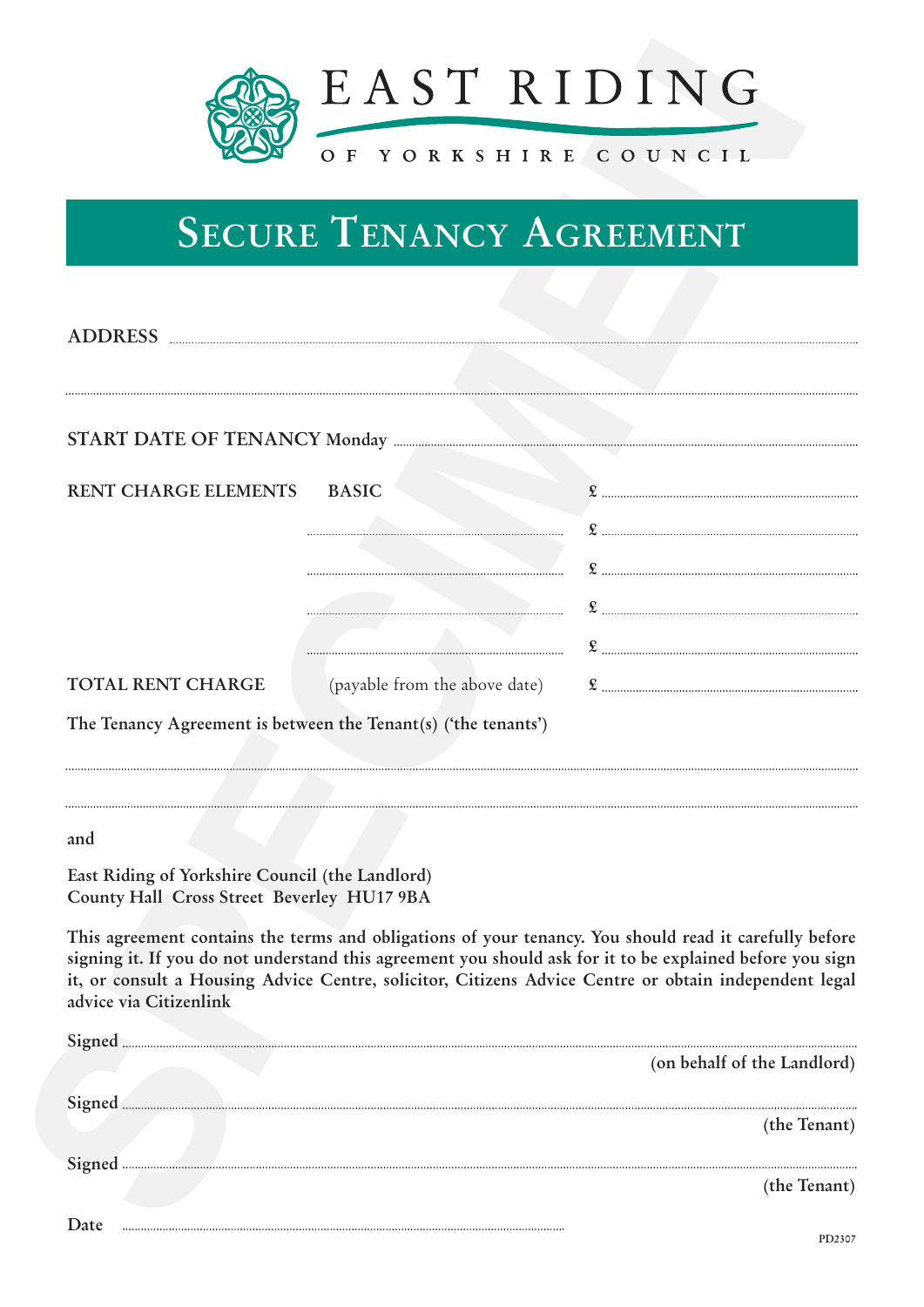# **EAST RIDING OF YORKSHIRE COUNCIL**

# **TENANCY CONDITIONS**

#### 1.0 GENERAL

- 1.1 Your tenancy agreement is a binding contract between you and the Council. It contains your rights and obligations as a tenant and our rights and obligations as your landlord
- 1.2 For the purpose of this document 'you' means the Tenant. In the case of joint tenancies it refers to both tenants. 'We' means the East Riding of Yorkshire Council as landlord
- 1.3 This Agreement makes you a secure tenant. This means that you can stay in your home as long as you want unless there is a legal reason why we want it back
- 1.4 Taking up the tenancy of the Property will be conclusive evidence of your acceptance of the tenancy conditions
- 1.5 Any enforcement of these tenancy conditions is at the discretion of the Council. Action may be taken where any of these conditions are broken. We may take legal action to make you meet the conditions or we may ask the Court for permission to evict you. If the Council does not act immediately this does not mean that action will not be taken
- 1.6 Any officers or contractors who call at your home in relation to any housing matter, including repairs, will carry official East Riding of Yorkshire Council identification. If they do not have proof of identity you can refuse to allow them into your home
- 1.7 If you are a joint tenant you are both responsible for all aspects of your tenancy. If you leave the Property you are still responsible for the tenancy until you sign to terminate or assign it
- 1.8 The Council may vary any of the terms of this Agreement (including the amount of the rent and services provided) by giving you four weeks written notice
- 1.9 Where the Councils permission is required for any actions, consent will not be unreasonably withheld

#### 2.0 YOUR RIGHTS

As a secure tenant you have a number of rights and responsibilities that are set out by law. You may have the right to:-

#### 2.1 exchange your home with another tenant

You may exchange the Property with that of another secure Council tenant or with an assured tenant of a Registered Social Landlord. Both parties must get written permission from their landlord before the exchange takes place. Permission may be refused if you do not meet certain conditions

#### 2.2 buy your home

**EAST RIDING OF YORKSTHEL COUNCIL**<br> **SPECIES (SPECIAL)**<br> **SPECIES (SPECIAL)**<br> **SECULARIZE CONDITIONS**<br> **SECULARIZE CONDITIONS**<br> **SECULARIZE CONDITIONS**<br> **SPECIMENT CONDITIONS**<br> **SPECIMENT ASSECUTE TO A SUPPRETTION CONDITI** Existing secure tenants will normally have the Right to Buy their home after they have been a tenant for a minimum period. The price you pay will be the market value less a discount that depends on the length of your current and/or former tenancy/ies. This discount is also subject to a maximum amount. If you are a tenant in sheltered housing with a warden service and common room close by you may not have the Right to Buy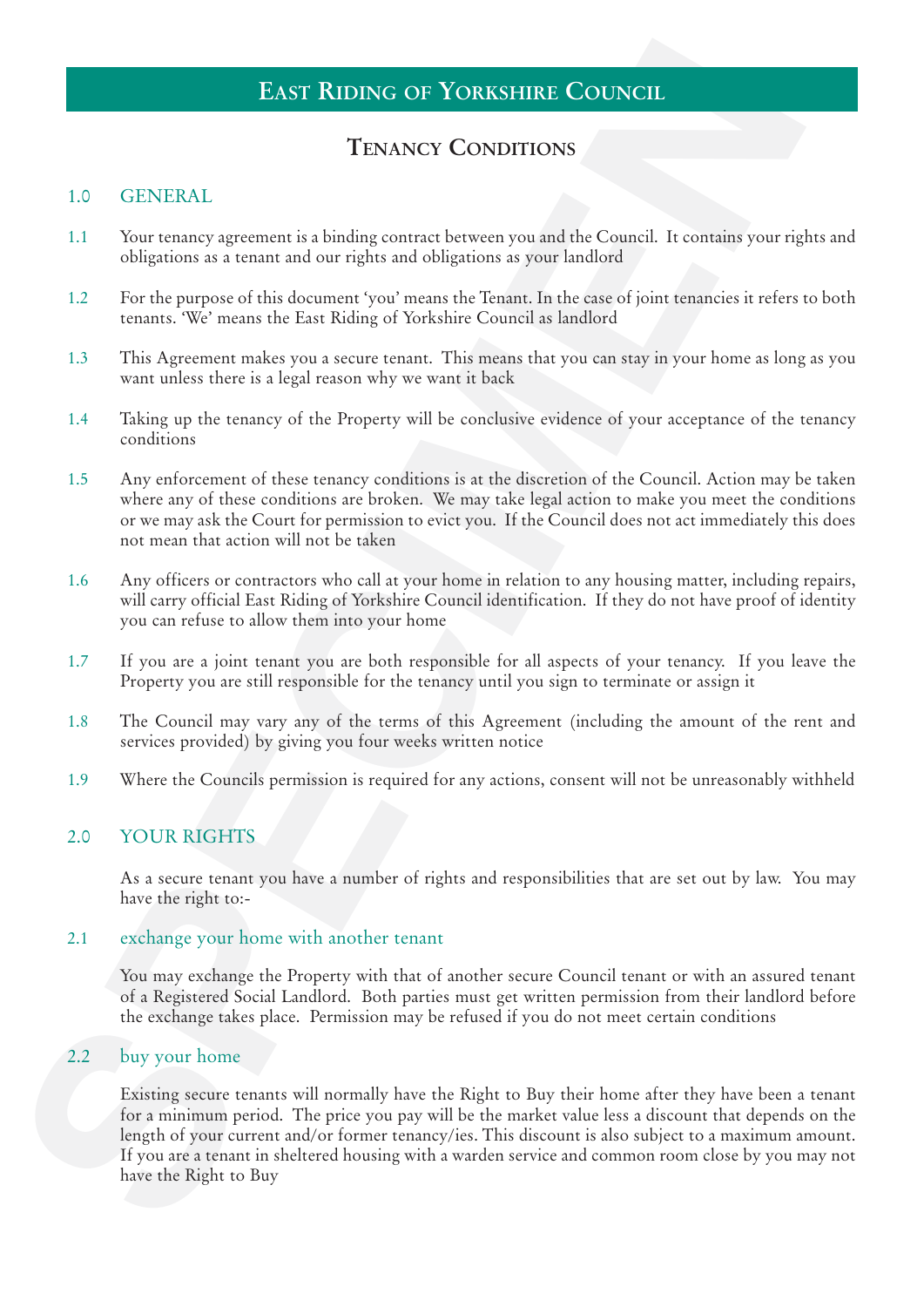#### 2.3 pass on your tenancy when you die (succession)

2.5 pass on your tenancy when you die (soccession)<br> **SPECIMENT Value of the SPECIMENT CONSULT AND THE SPECIES INTERFERING TO THE CONSULT IN the SPECIES INTERFERING THE SPECIES IN the SPECIES IN the SPECIES IN the CONSULTA** If you die and you were a sole tenant your tenancy will automatically pass to your spouse or civil partner as long as they were living with you at the Property as their only or main home at the time of your death. If you are a joint tenant and the other party/ies to the tenancy die/s the tenancy will continue in your name as successor. If you don't have a spouse or civil partner the tenancy can pass to a partner or relative as long as they have been living with you continuously for the last twelve months. By law there is only one right of succession. If you succeed to the tenancy of a property that is not suitable for your needs e.g. a sheltered flat and you are under 60 years of age, we may take steps to provide you with more suitable accommodation

2.4 In limited circumstances we may consider an application to grant a new tenancy to a surviving occupier where the right of succession has already been exercised. Where the application is not successful there is a right of appeal to the Housing Appeals Committee

#### 2.5 improve your home

If you wish to make improvements to your home you must obtain our written permission first and obtain any necessary planning permissions or building consents See Section 4

#### 2.6 be consulted

We will consult you about housing matters that substantially affect your tenancy and the locality. You may wish to get more involved by joining a tenants or residents group See Section 11

#### 2.7 take in lodgers

You do not need permission to take in a lodger as long as it does not make your home statutorily overcrowded. You do however need to tell us that you have a lodger and when any lodger moves in and out. If you receive housing benefit taking in a lodger may affect your entitlement

#### 2.8 sublet part of your home

You may sublet part (but not all) of your home. You need our written permission before doing so

#### 2.9 assign your tenancy

In certain circumstances where a right to succeed exists there may also be a right to assign the tenancy to another person

- 2.10 You have the right, by law, to stay in your home and can only be moved against your wishes if we obtain a Court Order from the County Court. The law controls the circumstances in which the Court will grant an Order for Possession. These are set out in Schedule 2 of the Housing Act 1985. (Please refer to the "Housing" page of the Councils Website for a copy of this Schedule). As long as you pay your rent and you, and the people you are responsible for, follow the conditions of the tenancy we would not normally ask the Court to make such an Order
- 2.11 If you have a Court Order made against you, you may lose your rights as a secure tenant and may be a tolerated trespasser. When this happens we will inform and advise you

#### 3.0 PAYMENT OF RENT

3.1 The rent for the Property will be reviewed annually. We will give you at least four weeks notice of the new rent to be charged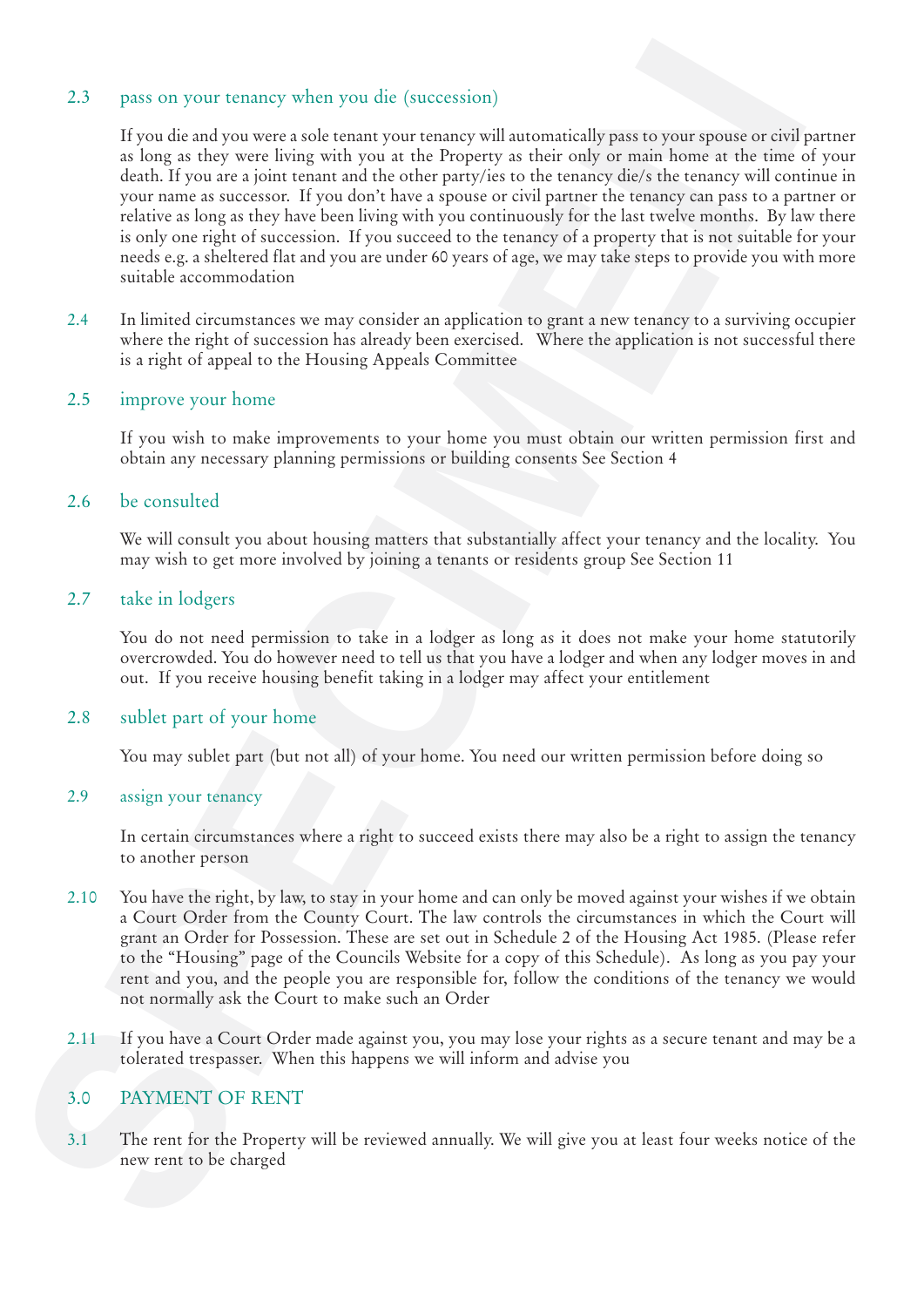- 3.2 You are responsible for the prompt payment of:-
	- (a) current rent due including all costs, charges and repayments of overpaid Housing Benefit
	- (b) arrears of rent
	- (c) service charges
	- (d) recharged repair costs
	- (e) any other debts or Court costs which result from any other breach of this tenancy
- 3.2 You are responsible for the prompt payment of:<br>
SP correct out the characteristic form is considered and cost of the system of overpaid Horoing Beach<br>
SP correct out the characteristic form is used to propose the defi 3.3 If you have difficulty paying your rent or tenancy-related service charges, you should apply to see if you are entitled to Housing Benefit. You should contact the Housing Benefits Section straight away to let them know
	- 3.4 If you are a joint tenant you are both responsible for all of the rent. A joint tenant who leaves the Property is still responsible for all of the rent as is a joint tenant who lives in the Property on their own
	- 3.5 If you receive any compensation relating to your home and you owe any rent or other debt related to your tenancy, that compensation would be used to reduce the debt or arrears
	- 3.6 If you do not pay your rent, we may go to Court and ask for an Order to evict you from the Property. You will usually have to pay what it costs us to take you to Court

### 4.0 REPAIRS, MAINTENANCE, IMPROVEMENTS AND ALTERATIONS

- 4.1 We are responsible for repairing the structure and exterior of the Property. This includes:-
	- (a) drains, gutters and external pipes
	- (b) the roof
	- (c) foundations, outside walls, outside doors, broken glass caused by fair wear and tear, window sills, window frames, thresholds
	- (d) internal walls, skirting boards, doors and door frames, floors and ceilings (not including painting and decoration)
	- (e) chimney and chimney stacks, central heating flues (this does not include the sweeping of chimneys)
	- (f) garages, outhouses and external stores erected by us
	- (g) pathways and steps (but only where these are a means of access to the Property)
- 4.2 You are responsible for repairing, renewing or replacing a number of items in the Property:-
	- (a) replacement of electrical fuses, provision of light bulbs and plug tops for appliances
	- (b) renewal of plugs and chains to sinks, baths and wash basins and the provision of toilet chains and pulls
	- (c) sinks, baths, basins, toilets, waste pipes, gullies and drains must be kept free of obstructions
	- (d) broken internal doors, window and cupboard furniture including handles, latches, hinges and internal locks. Hinges and fasteners on windows and doors must be oiled frequently
	- (e) the provision of additional or replacement keys. If you ask us to gain access to your home because of lost or misplaced keys you may be recharged the full cost
	- (f) repairs to hat and coat rails
	- (g) provision and replacement of clothes posts (except in purpose-built elderly persons accommodation)
	- (h) the filling of minor plaster cracks, making good of small areas of defective plaster, internal painting and decorating
	- (i) replacement of dustbins, wheelie bins and sack holders
	- (j) replacement of batteries in battery-operated smoke alarms
	- (k) replacement of glass, where you or a member of your household or visitors cause the damage whether deliberately or by accident
	- (l) the sweeping of chimneys and boiler flues in use and serving solid fuel appliances, as often as necessary
	- (m) reasonable preventative measures in relation to the bursting of water pipes, blocking of drains and sewers and fire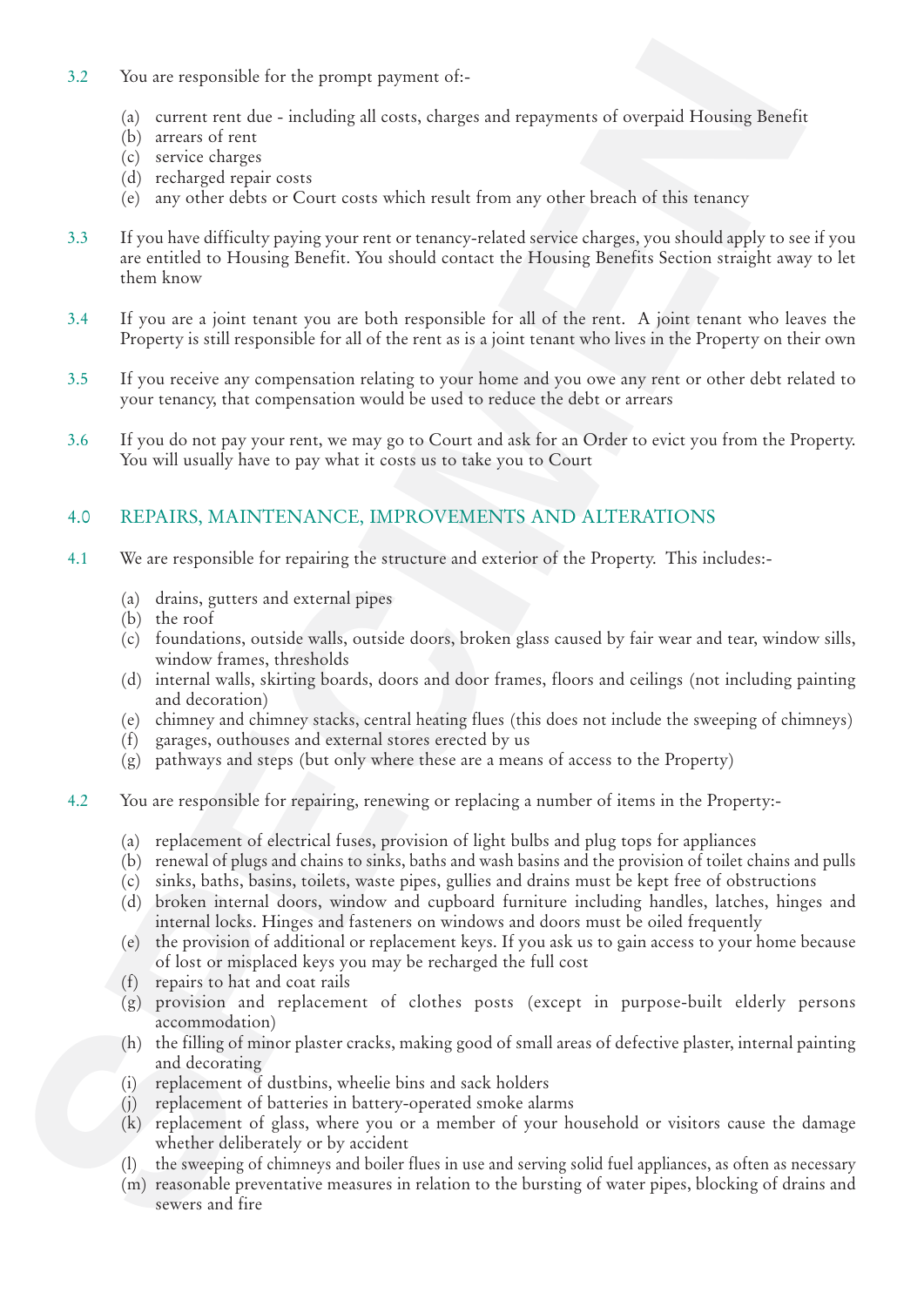- 4.3 We are responsible for repairing and maintaining installations for the supply of water, gas and electricity, for sanitation and for space and water heating provided by the Council for the benefit of the Property. These installations include:-
	- (a) electric wiring, gas pipes and taps, water pipes and taps
	- (b) electric consumer units, sockets, light switches and light fittings or pendants
	- (c) basins, sinks, baths, WCs, waste pipes and showers
	- (d) water heaters, boilers, fireplaces, fitted fires, heaters, radiators and warm air ducts
	- (e) communal TV aerial systems
	- (f) any tanks and pipes for the supply of oil to oil fired central heating systems
- 4.4 We will not be liable for repairs:-
	- (a) if the repairs become necessary for reasons other than normal fair wear and tear or
	- (b) if the installation was fitted by you without our written consent

However, we may carry out repairs in these circumstances if we wish but you will be liable to pay to us the costs of such repairs plus any added administrative costs

- 4.5 In flats and maisonettes we will carry out repairs to the common entrances, halls, stairways, passageways, communal lighting and any other communal areas used by you including painting and decoration
- 4.6 We will arrange periodically to paint the exterior of the Property where necessary
- 4.7 You must report as soon as possible any repairs that need carrying out to the Property that are our responsibility. You may be held responsible for any damage caused by a delay in reporting such works, or any work that is required as a result of a deliberate act or negligence by you, or any other person living at or visiting your property (including children) or by a pet or animal belonging to you or them
- 4.8 You must allow our employees, representatives and contractors into the Property to service any electrical or gas supplies that we are responsible for maintaining
- 4.9 If we need to carry out work to the Property (or an adjoining property where there is no other reasonable means of access) we will give you reasonable notice and the reason (unless it is an emergency, as determined by the Director of Environment and Neighbourhood Services, when immediate entry to the Property will be made). If you refuse us permission or we are unable to gain access we can apply to the Court for permission to gain access and carry out the works. If the Court gives us permission you will be responsible for the Court and associated costs incurred by the Council
- 4.10 You are responsible for decorating the inside of the Property which you must keep to a reasonable standard at all times. You should keep your home and any garage or other structure that is part of the Property in a clean and tidy condition. You must not decorate the outside of the Property unless you have our written permission to do so
- 4.11 You must not apply any material to any surface, wall, ceiling or floor of your home (inside or out) which is difficult to remove, highly flammable or likely to cause a noise nuisance unless you get our written permission first. You must contact us first if you wish to remove any textured wall or ceiling coverings, outbuildings and/or their roofs as they may contain asbestos - which must only be dealt with by authorised persons
- 3. We are responsible for requiring and maintaining invalidation for the apply of setter, particle in the space state of the space of the space of the space of the space of the space of the space of the space of the space 4.12 You are responsible for repairing and maintaining all improvements and fixtures that you install at the Property. You will need our written permission to carry out certain works and should therefore contact your local housing office to find out if you require this before you start work. If you leave the Property you must either leave any improvements you have made (for which you may be entitled to compensation if the relevant conditions are met) or you must put the Property back the way it was before you carried out the works. If you don't we will do the work and you will be charged for it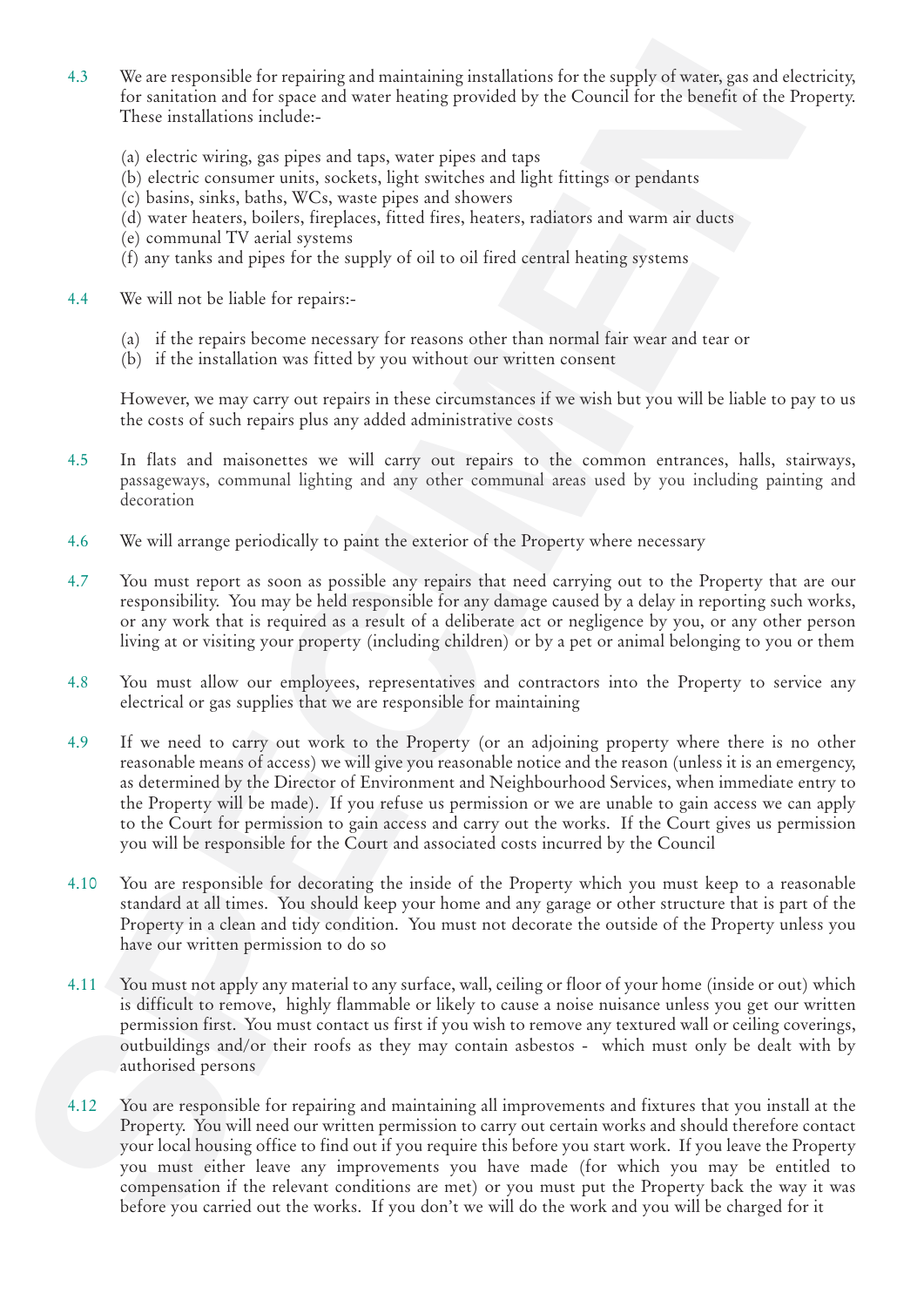- 4.13 If major works are carried out to your home we will either make good your decorations or reimburse you for the cost of materials so that you may redecorate
- 4.14 We are not responsible for any loss or inconvenience suffered as a result of a failure of supply or service to your home supplied by a third party e.g. electricity, where such failure is not caused by an act or omission on the part of the Council
- 4.15 If you apply to buy your home we will only do the essential repairs that we have to do by law while the application is current

#### 5.0 HEALTH AND SAFETY

- 5.1 If your home is fitted with a battery smoke detector you must check and test it weekly, replace the battery annually and report any defects immediately. You must not interfere with equipment for detecting or putting out fires
- 5.2 Where there is a fire control panel in your communal entrance and a fault is showing you must report it as soon as possible to the telephone number on the panel.
- 4.13 If major works are corridot at to your loose wordl other noke good your decoration or relatively you that we can compute the south of the specified by a specified of a specified of the specified of the specified of t 5.3 You must not store dangerous, offensive or inflammable materials at your home or in a communal area except those reasonably needed for general household or medical use. These must be stored in the correct manner. You must not store any appliances or vehicles that are powered by petrol, diesel or paraffin in the Property or communal areas
	- 5.4 You must not leave, or allow members of your household or visitors to leave, syringes, other sharp items or hazardous waste (such as nappies or incontinence pads) where other people will come into contact with them. They must be disposed of safely and hygienically
	- 5.5 You must not use portable paraffin or gas cylinder heaters in your home
	- 5.6 You must keep the Property free from vermin. Any infestation e.g. rats, must be treated or reported promptly. You must not feed large birds, such as pigeons or seagulls, outside the Property where this is likely to cause a nuisance to neighbours
	- 5.7 You must not store rubbish at the Property and must keep it free from bad smells
	- 5.8 You must not throw anything out of windows or from a balcony
	- 5.9 You must not let anyone into secure communal entrances unless you know they have a right to be there
	- 5.10 You must not keep mobility scooters, motorbikes, mopeds or bicycles in internal communal areas, or any other items that can catch fire or cause an obstruction
	- 5.11 Smoking is not permitted in any internal communal areas including stairwells, lifts, corridors and communal rooms
	- 5.12 You must not withhold information from the police about any burglary or damage caused by a criminal act at the Property

#### 6.0 USE AND OCCUPATION OF THE PROPERTY

6.1 You must move into the property within 7 days of the start of the tenancy unless you have our written permission to delay moving in. You must occupy the Property personally as your sole or main place of residence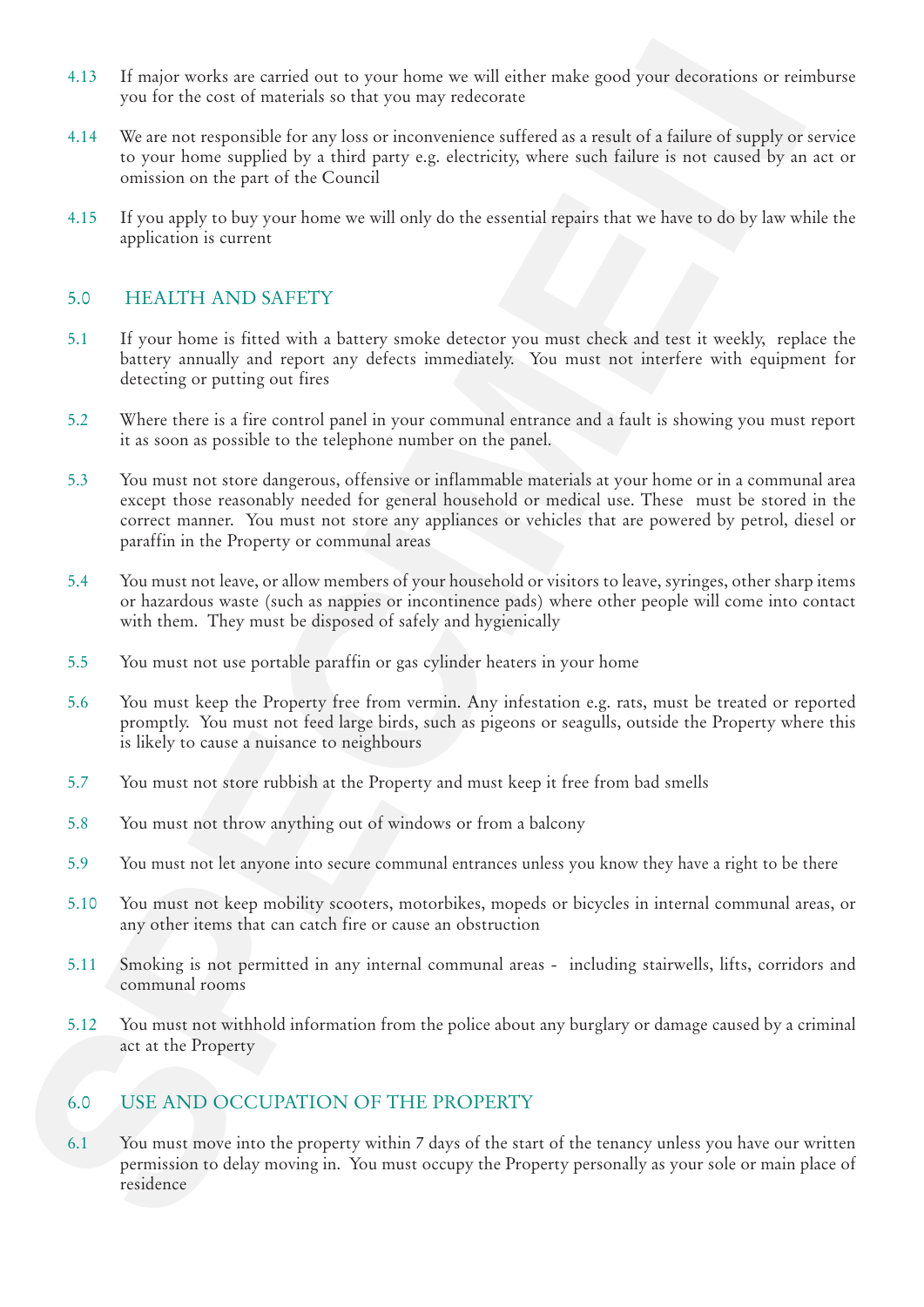- 6.2 You must not leave the Property unoccupied for more than one calendar month without informing us or we may assume that you have abandoned the tenancy and may take steps to recover possession of the Property
- 6.3 If you live in sheltered accommodation you must allow the warden access to inspect the warden-call equipment on a monthly basis
- 6.4 You may not use the Property for business purposes unless you have our written permission to do so and have obtained any necessary planning permission
- 6.5 You must not place or exhibit any notice board or notice/s which are visible from the outside of the Property that :-
	- (a) advertises any trade or business, or any goods or services
	- (b) contains allegations, offensive or slanderous material
- 6.6 You must not hang any washing out of windows or on balconies
- 6.7 You must not neglect the Property or let it fall into disrepair
- 6.8 You must not keep any firearm, shot gun, air rifle, or any other offensive weapon that could not be legally be carried in public at the Property without our written permission to do so. Before granting this we will need to inspect your gun licence

#### 7.0 ANTI-SOCIAL BEHAVIOUR, HARASSMENT AND DOMESTIC VIOLENCE

- 7.1 As the tenant you are responsible for not only your own behaviour but also that of anyone (including children) living in or visiting your home. This section applies not only to actions in the Property but also to those in communal areas, surrounding areas and the locality
- 7.2 You must not act in any way that causes, or is likely to cause, nuisance or annoyance or is anti-social. Such behaviour includes, but is not limited to:-
	- (a) playing loud music
	- (b) loud arguments and fighting
	- (c) spraying or writing graffiti
	- (d) playing ball games close to peoples homes
	- (e) slamming doors
	- (f) dumping rubbish
	- (g) dogs barking
	- (h) drug and alcohol abuse
	- (i) cycling or skateboarding on footpaths
	- (j) damaging or vandalising property
	- (k) jamming communal doors open
- 7.3 You must not use or threaten to use, violence or mental, physical or sexual abuse against any person living in or visiting the Property or the locality
- 6.2 You must meet laste the Property are<br>complete for more than the simulations (see Figure 2014) and the simulations (see Figure 2016)<br>
11 you live in a declared accommodular you must any only suppresses the system compl 7.4 We reserve the right to seek a Court Order to terminate your tenancy where there is clear evidence of domestic violence/abuse, irrespective of whether criminal proceedings have been instigated. We also reserve the right to grant a sole tenancy of the Property to the victim of domestic violence/abuse or to a former joint tenant or occupier who is not the perpetrator of domestic violence/abuse
	- 7.5 You must not act in any way that might harass a person on the grounds of race, religion, sex, age, disability, HIV status, sexual orientation or for any other reason. Such harassment includes but is not limited to:-
		- (a) Verbal abuse
		- (b) Threatening or abusive behaviour, letters, telephone calls or text messages
		- (c) Damage to or threats to damage property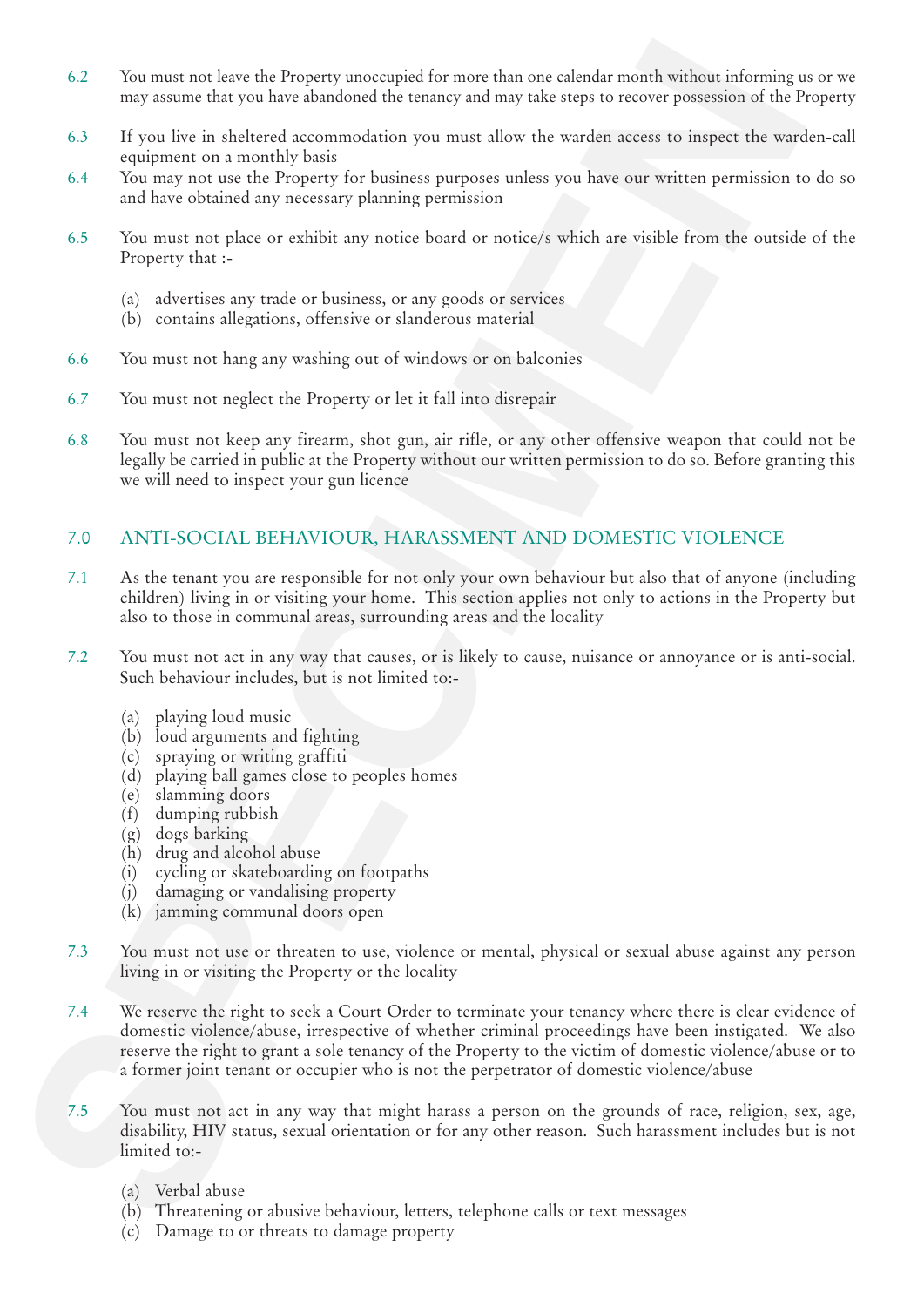- 7.6 You must not use the Property for criminal, immoral or illegal purposes such as prostitution, selling, intending to sell, using, manufacturing/cultivating any illegal drugs or handling stolen goods
- 7.7 You must not use the Property or allow it to be used by someone else for the purpose of using, storing or selling illegal drugs
- 7.8 You must treat our officers, and anyone acting on our behalf, with courtesy and respect. You must not threaten or make offensive comments to them. This applies at any time and in any place. Our officers will also treat you with courtesy and respect. If you believe that they have failed to do this then you can make a complaint through our feedback system. See Section 13
- 7.6 You must not use the Property for certainal, introduced liggit partons and as providuation incomplete the property of solid single local control in the property of the property of the single local control incomplete t 7.9 If your behaviour causes nuisance or annoyance to another person, you may be given a police warning. If you breach this warning the police may take action against you. This would provide us with evidence to take court action to take possession of your home. We can also seek a number of legal remedies to prevent you from behaving in such a manner or to exclude you from the locality. A breach of some of these can lead to a prison sentence. If you lose your home as a result of anti-social behaviour we do not have to re-house you

#### 8.0 VEHICLES AND PARKING

- 8.1 For the purposes of this section the word "vehicle" includes but is not limited to a car, motorbike, moped, van, lorry, caravan, boat, trailer, bus, minibus or a heavy goods vehicle
- 8.2 You must not park any vehicle anywhere on the Property unless the Property has a garage, parking space or drive. Access to these areas must be via a dropped kerb. You must not build a garage, parking space or drive, or put in a dropped kerb unless you have obtained our written permission before you start work. You must comply with our conditions for installation
- 8.3 You must not drive over or park on any estate grassed areas, verges or pavements unless you have our written permission to do so and have obtained any necessary permits
- 8.4 You must not park any vehicle on the Property, the estate or any housing land if it is not taxed or not roadworthy unless you have first obtained our written permission to do so. We may clamp, remove and destroy any vehicles that are illegally parked, abandoned, untaxed, dangerous or not roadworthy and the owner may be charged for our costs
- 8.5 You must not park any vehicles used for business purposes at the Property, on the estate road adjacent to it, on allocated parking spaces or on the estate for long or regular periods of time unless you have obtained our written permission to do so
- 8.6 You must park legally and considerately so that you are not causing an obstruction for emergency vehicles or other road users and so that you are not obstructing the access to other properties
- 8.7 You must not carry out any major repairs to a vehicle at the Property, on estate roads, garage forecourts or designated parking areas. Minor repairs to a vehicle belonging to a member of your household can be done but only at reasonable times during the day and without causing nuisance or annoyance to anyone living, visiting or working in the area
- 8.8 You must not receive any payment for repairing any vehicle at the Property
- 8.9 You must not keep motorbikes or mopeds in internal communal areas or in your home. Any such unauthorised vehicle will be removed immediately. You must not keep mobility scooters in internal communal entrances unless they were specifically designed for the purpose and must not keep them in your home unless you have our written permission
- 8.10 You must not sell, rent or give away a parking space that we provide to you or allow anyone other than your family, visitors and friends to park at the Property or in your designated space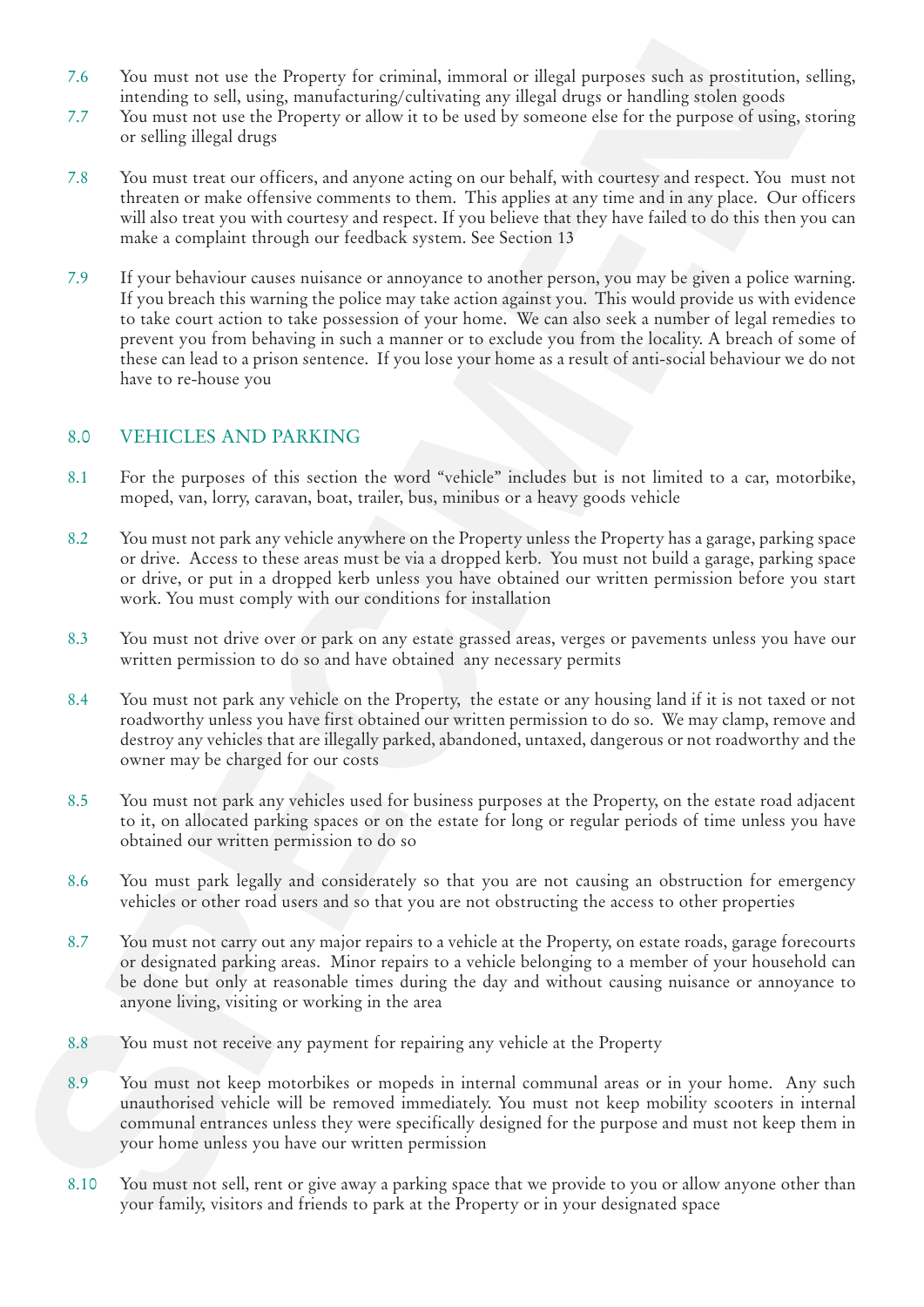8.11 You must not allow oil, petrol or other fluids to spill onto the Property, communal areas or neighbouring land or to discharge into drains

#### 9.0 GARDENS

- S.11 You must not allow oil, pertol or other fluids to spill once the Property, commental or  $\alpha$  (SARDENS) and our or distinguished but and intervention. You must keep your purchase the spill once a bootstrain descriptio 9.1 You must keep your garden clean and tidy and the paths free from obstruction. You must maintain the garden, including hedges, fences, lawns and borders to the satisfaction of the Director of Environment and Neighbourhood Services. You must not allow any hedge to grow more than 2 metres high or any lesser height as specified by us in writing
	- 9.2 You must not use the garden to store rubbish, scrap or unsightly objects
	- 9.3 You must obtain our written permission before the erection or removal of garden structures (garage, greenhouse, shed, pond etc), fences, hedges and the planting or removal of trees, shrubs or bushes
	- 9.4 If you fail to keep to these conditions we may, after giving 24 hours notice, enter the garden and carry out any necessary works to ensure that the tenancy conditions are met. You will be charged for the cost of such works
	- 9.5 If your home is on an open-plan estate the front must remain lawned. You must not plant anything or erect any structures, including fences, on this area unless you have obtained our written permission first. You must not park on or drive across any estate grassed verges, open areas or gardens
	- 9.6 You must not remove or interfere with any trees, hedges or fencing that belongs to us unless you have obtained our written permission first
	- 9.7 You must ensure that any structure or planting within your garden does not interfere with the public footpath, highway, entrance or exit to the Property or in anyway causes a nuisance or annoyance to adjoining occupiers

#### 10.0 PETS AND ANIMALS

- 10.1 You may keep one cat, dog or small bird at your home. If you wish to keep more than this or any other animals you need our permission first in writing. We reserve the right to restrict or prohibit at any time the keeping of dogs, cats or other animals at the Property
- 10.2 All pets and animals should be kept under control at all times and not cause a nuisance or annoyance to anyone
- 10.3 The keeping of an animal in flats will be permitted as long as they do not roam freely in the communal areas
- 10.4 Animals must be kept in appropriate enclosures that are adequate for their needs and from which they can't escape
- 10.5 Dogs must be kept on a lead when in communal areas and owners must ensure that they comply with the Dangerous Dogs Act 1991
- 10.6 You must not breed animals or birds anywhere on the Property
- 10.7 You should not allow any animal kept by you or visiting the Property to foul estate property including shared areas, roads, footpaths and play areas in the local area. Where it does occur you must remove and hygienically dispose of the faeces (animal mess) immediately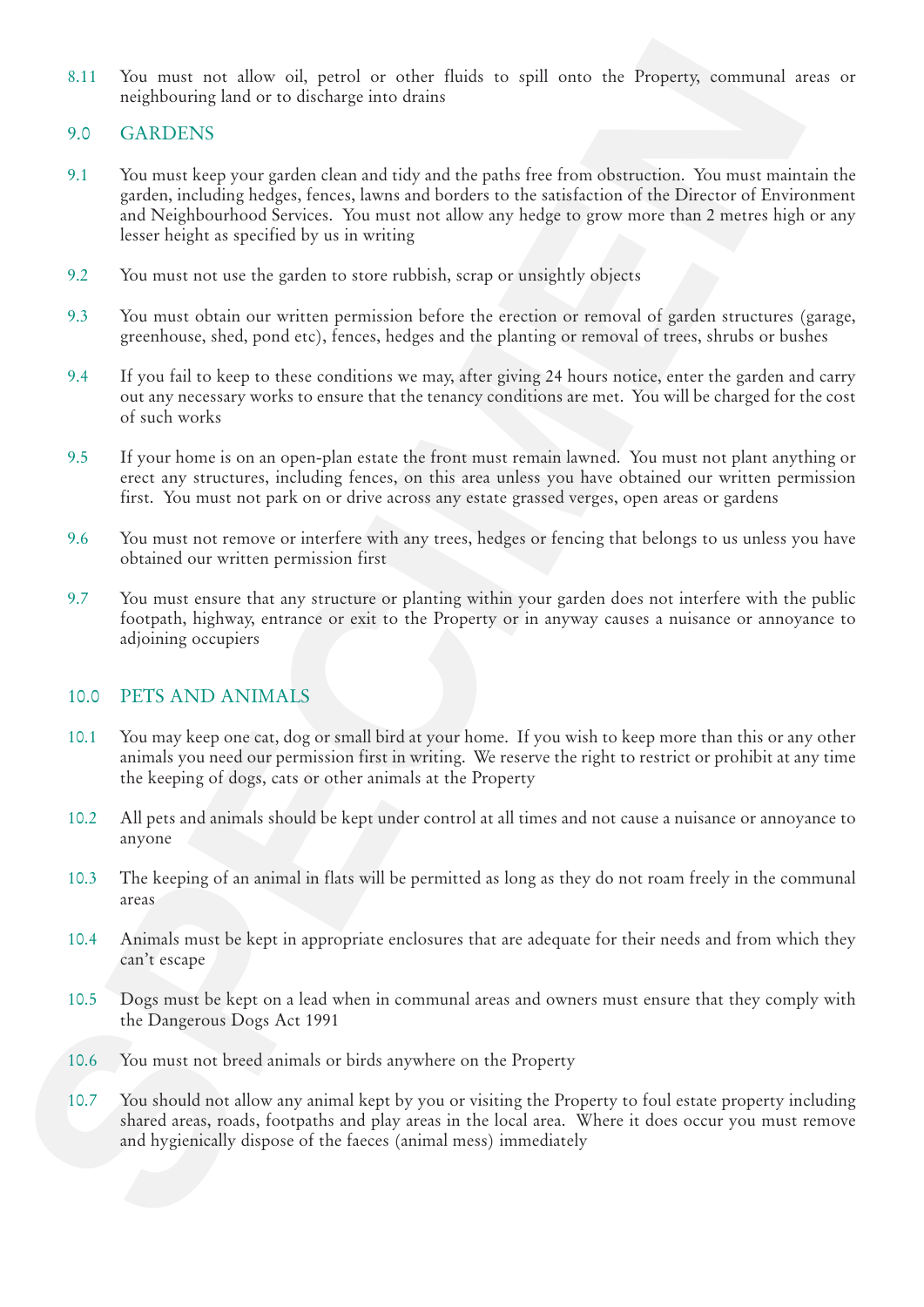#### 11.0 CONSULTATION AND PARTICIPATION

- 11.1 We will encourage and support tenants who want to get involved in the management of their homes and will explain how they can do this
- 11.2 We will send out a copy of the Tenants Compact on request, which sets out how we will involve you in the housing service
- 11.3 You can be involved at different levels to suit your needs and availability
- 11.4 We will deliver the Tenants Newsletter to your door on a regular basis and from time to time send you other information about housing issues and our performance. We may also ask you to take part in surveys so that we can find out how we are doing or to get your opinion on any issues
- 11.5 We will ensure that all information sent out is clearly written, timely and relevant to tenants' needs
- 11.0 CONSULTATION AND PARTICIPATION<br>
SUE TWO WELL CONSULTATION<br>
SUE TWO WELL CONSULTATION THE SUE TRANSPORT INTO THE SUE TRANSPORT IN THE SUE TRANSPORT OF TRANSPORT OF TRANSPORT IN THE SUE TRANSPORT OF TRANSPORT INTO THE 11.6 If we need to change or vary your conditions of tenancy we will send you a letter telling you that we intend to serve a Notice of Variation. This letter will explain the proposed changes and ask for your comments within a given timescale. We will then consider your comments before we decide whether or not to go ahead with the changes. If we do go ahead you will then receive the Notice of Variation that will give details of the changes and the date on which they will begin. You will receive this in writing at least four weeks before the changes come into effect. You will not need to sign a new Agreement

#### 12.0 ENDING YOUR TENANCY

- 12.1 If you wish to end your tenancy you must give four clear weeks notice in writing to expire at noon on a Monday. You must also give us a forwarding address
- 12.2 If the tenancy ends because the tenant has died (or in any other special cases) we may accept a shorter period of notice from their representative, but not less than one clear week. The tenant's representative must clear the Property of all possessions and all rubbish before we will end the tenancy
- 12.3 If you are a joint tenant, the whole tenancy will end if you or the other tenant ends the tenancy on their own. You will not have an automatic right to remain in the Property.
- 12.4 You must allow our officers and contractors to enter the Property by appointment to inspect it before you leave if we request this
- 12.5 You must hand in all the keys to the Property when you leave by 12 noon on the Monday that the notice expires. If we do not receive the keys the tenancy will continue until the Monday following the return of the keys. If we do not receive all the keys, we will change the locks to the Property and you will be charged for this work
- 12.6 You must pay all rent and other charges up to the date that your tenancy ends
- 12.7 You must not leave anyone living in your home when your tenancy ends. If you do we will take action to evict them and you will be charged for the costs of doing so
- 12.8 You must leave the Property in a clean and tidy state, having removed all your possessions and rubbish from the Property, garden, outdoor structures (e.g. shed) and communal areas. If we have to clean the Property or dispose of your possessions and rubbish you will be charged for this. If the possessions are of any value they may be sold to offset these charges
- 12.9 We will inspect the Property when it is empty. You may be charged for the replacement of any broken fixtures and fittings that belong to us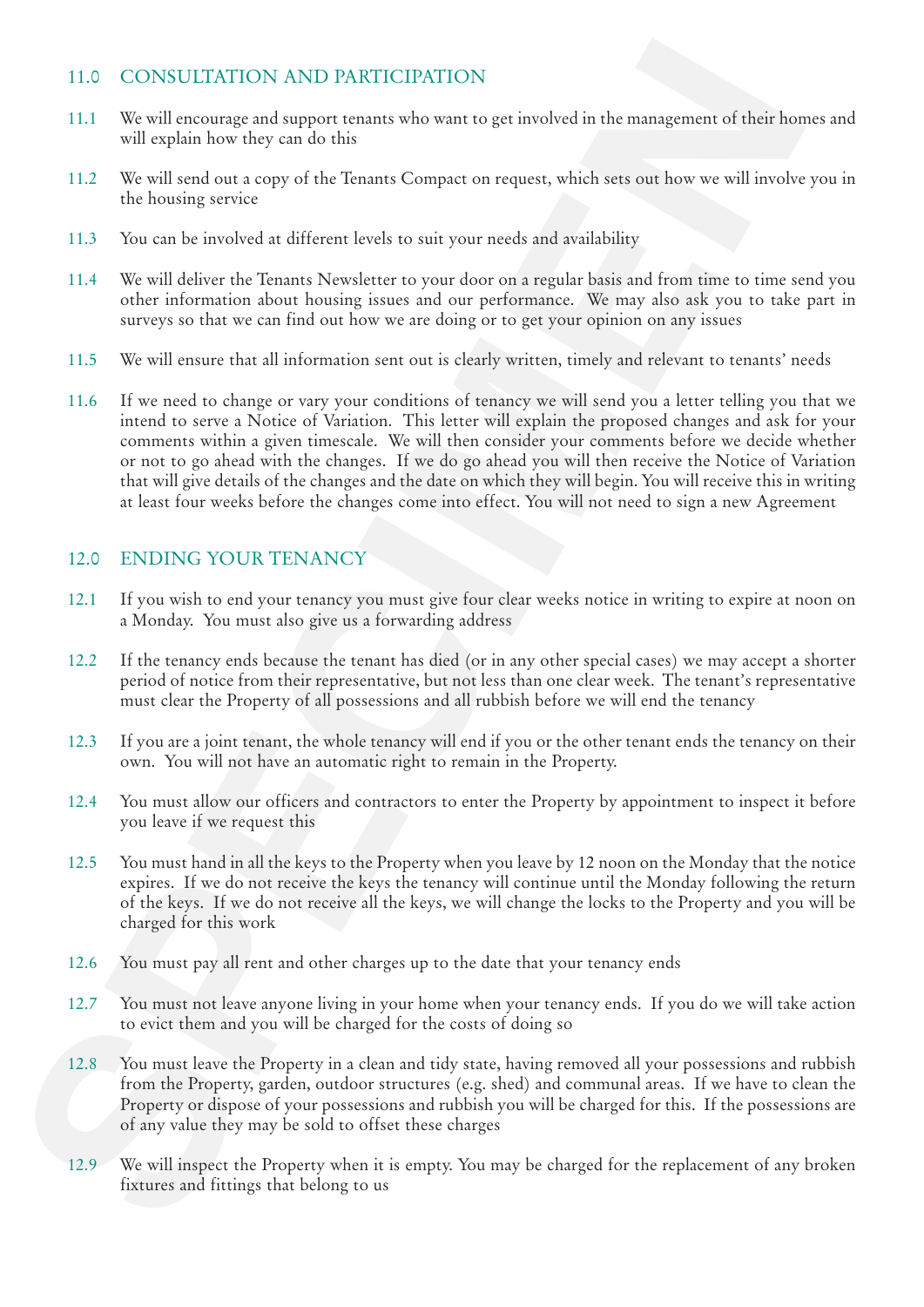#### 13.0 WRITTEN NOTICES

13.1 All written notices must be sent to:-

13.0 WILLITEN NOTICES<br>
13.1 All written notices were become at Notelyboarbook Services<br>
The angle Street Scotland<br>
Internal Service Scotland<br>
Internal Service Scotland<br>
14.117 WA<br>
13.2 Hyper words place at our star and som The Director of Environment and Neighbourhood Services East Riding of Yorkshire Council Housing Services Section County Hall BEVERLEY East Riding of Yorkshire HU17 9BA

- 13.2 If you would like to make any comments, compliments or complaints about the housing service that you receive please also send them to the above address
- 13.3 We will deliver all letters and notices to you either by hand or by leaving them at or posting them to your last known address
- 13.4 We will assume that you have received all posted items within 72 hours of sending them and hand-delivered items within 24 hours